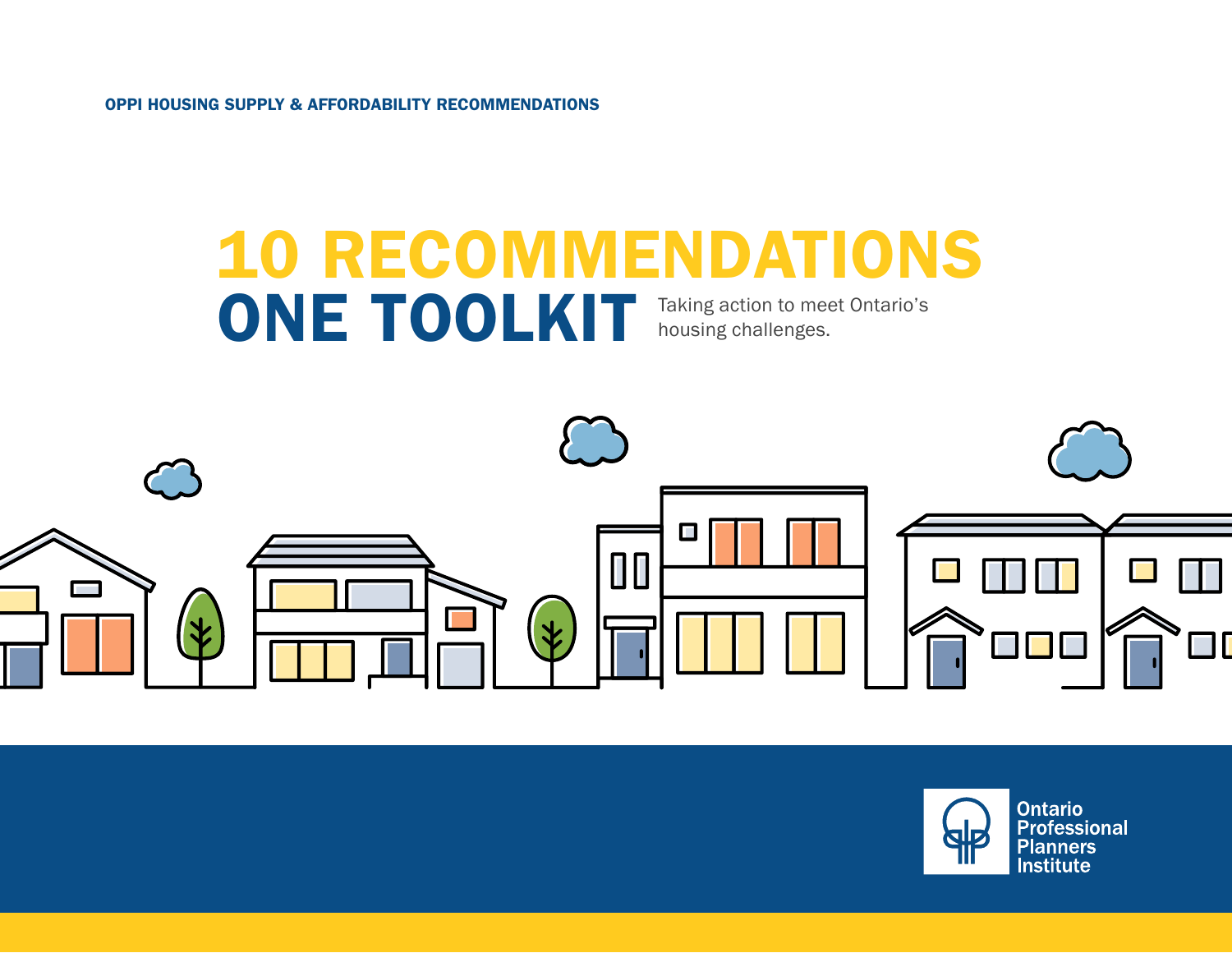## It's time to take action

It is no secret that housing affordability and supply is a major public policy challenge of our generation. Home ownership is increasingly out of reach for too many Ontarians, and rents continue to rise faster than incomes. The price of the average home has nearly tripled in the last 10 years. $1$ 

Among G7 countries, Canada has the lowest number of homes per capita with 424 units per 1,000 people. Within Canada, the Province of Ontario has the lowest housing per capita relative to any other province or territory.2

Without public policy action, the situation is likely to further deteriorate as population forecasts estimate an increase of 2.27 million people to Ontario over the next decade. Close to 1 million net new households need to be formed to accommodate this growth.3

Many barriers have been identified and solutions proposed by various organizations in recent months. Experts have cited labour shortages, increasing cost of materials, increasing government fees and charges, challenges with population forecasts, and speculative demand among other issues.

There is no shortage of statistical evidence and rationale for how we got here. What seems to be in short supply is a comprehensive toolbox of actions that will aid provincial and municipal leadership in meeting the challenge head on now.

The housing challenge is complex with multiple dimensions that involve all orders of government. However, as professional planners, our focus is on land use planning: We have developed OPPI's Top 10 Housing Supply & Affordability Recommendations to help the Government of Ontario improve the affordable housing situation.

Our recommendations are actionable. They are supported by the planning profession represented by the Ontario Professional Planners Institute (OPPI). They reflect Ontario's economic and social diversity, and they include solutions that can impact the inequities faced by Black, Indigenous and People of Colour (BIPOC).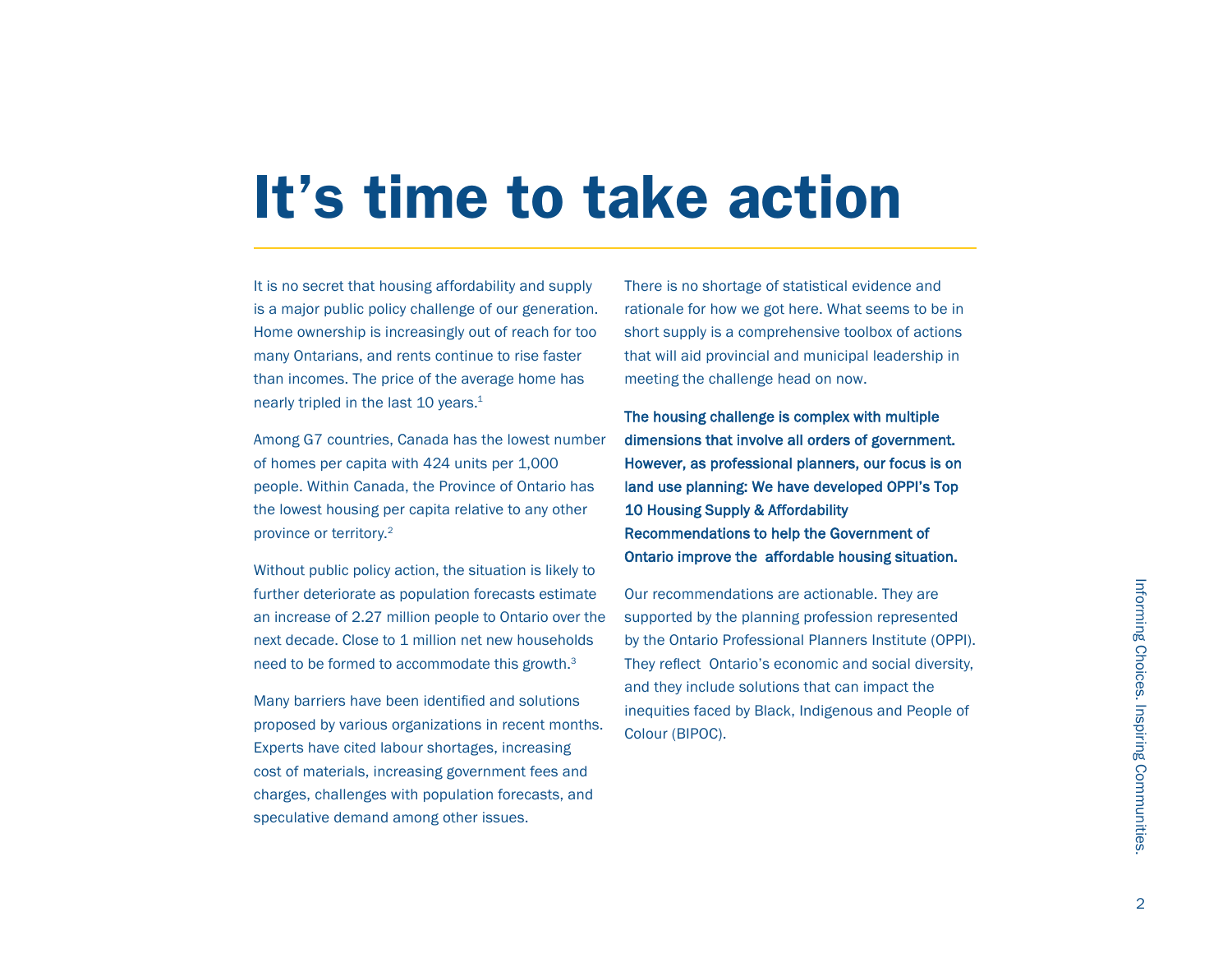OPPI has grouped our Top 10 Recommendations into the following six categories.



<sup>1</sup> Ontario Housing Affordability Task Force (February 2022), *Report of the Ontario Housing Affordability Task Force,* p. 4

<sup>2</sup> Scotiabank Chief Economist (January 2022), *Housing Note: Which Province Has The Largest Structural Housing Deficit?*, p. 1

<sup>3</sup> Smart Prosperity Institute (October 2021), *Project Ontario's Growing Number of Families And Their Housing Needs*, p. iii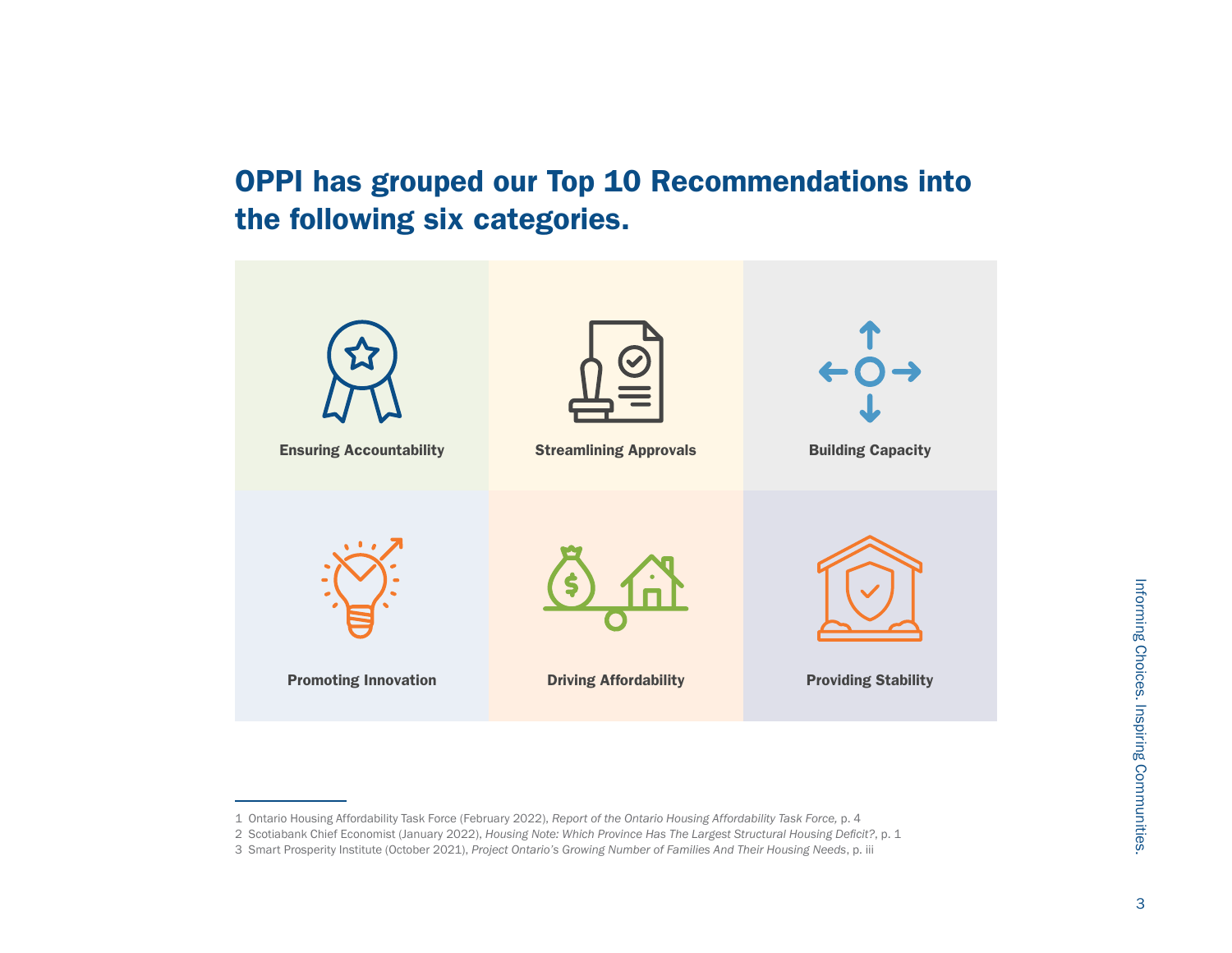# OPPI TOP 10 RECOMMENDATIONS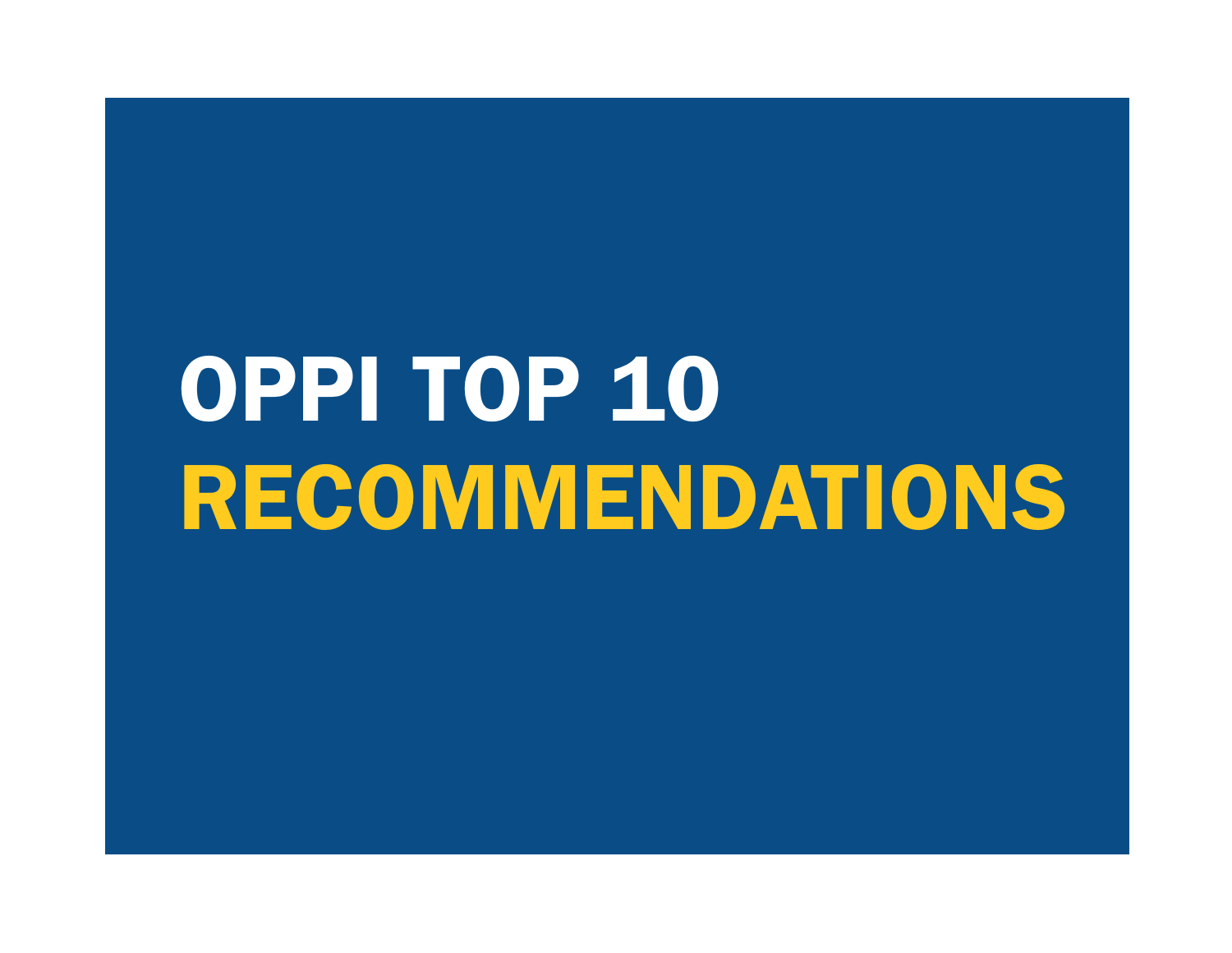

## **Ensuring** Accountability

Create an Office of the Chief Planner of Ontario (CPO) as an independent, non-partisan Office of the Legislative Assembly to provide oversight of municipal implementation of provincial land use plans and policies.

A recent report by the Auditor General of Ontario found significant oversight, reporting and guidance challenges relating to municipal implementation of provincial land use plans and policies.

Some of the key findings included:

- Minimal information is available on the outcomes of policies associated with the Growth Plan for the Greater Golden Horseshoe. The Province has only once reported on municipal implementation progress since the Plan's inception.
- Many municipalities are falling short of targets in the Plan. Only four of the 25 Urban Growth Centres are on pace to meet their density targets by 2031.
- Municipalities receive insufficient guidance on how to implement policies in provincial plans. In a survey of municipal planners, 70% of respondents said they lacked sufficient guidance or direction from provincial staff.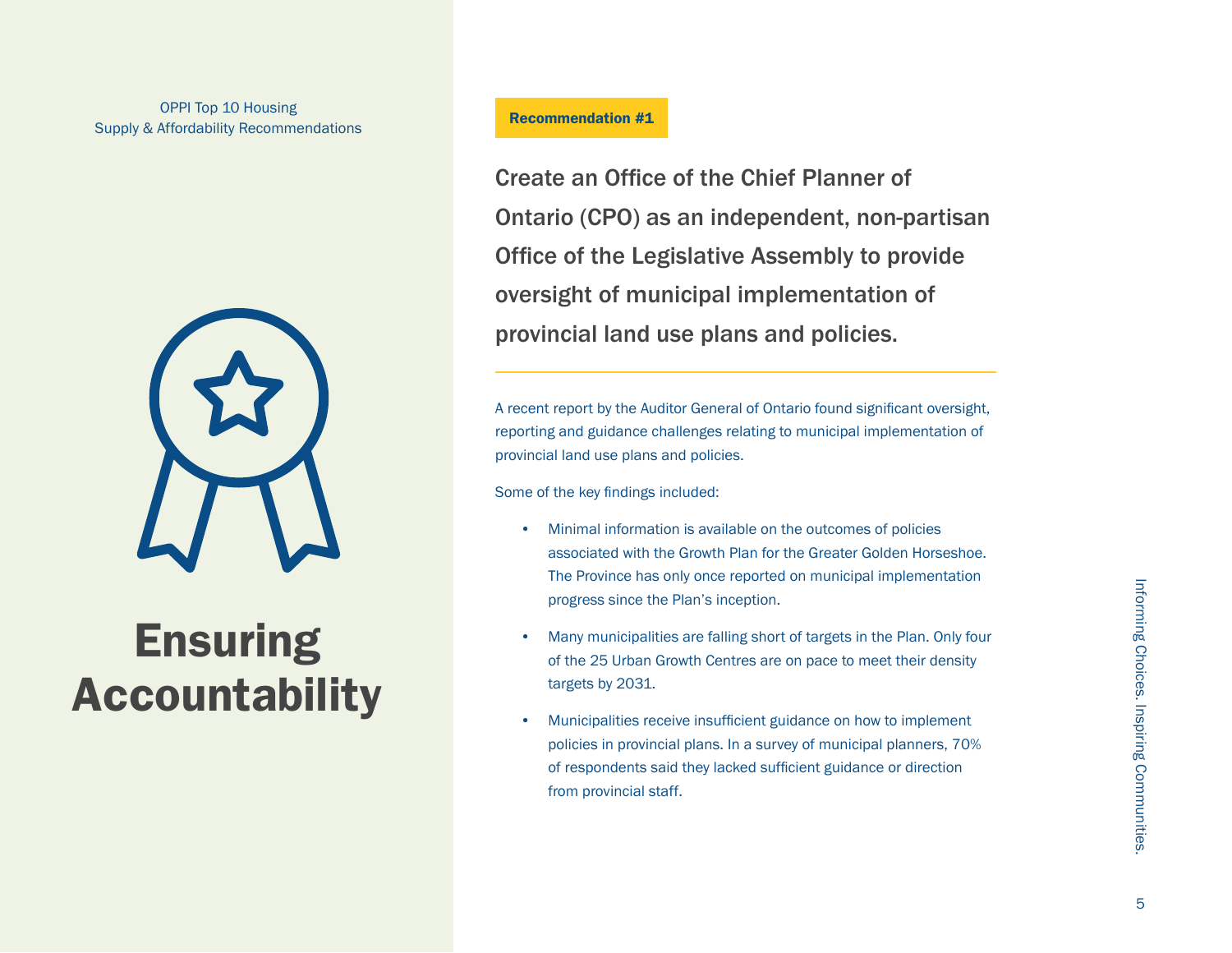

## **Ensuring** Accountability

Create an Office of the Chief Planner of Ontario (CPO) as an independent, non-partisan Office of the Legislative Assembly to provide oversight of municipal implementation of provincial land use plans and policies.

The Chief Planner of Ontario (CPO) would serve to address these gaps by operating as an arm's length oversight and advisory function for municipal implementation of provincial planning policy.

The CPO would publish an annual report on progress towards implementation of provincial land use plans and policies including growth targets. The report would include a macro assessment of the implementation landscape. It would also include a micro review of major municipalities to identify specific policies and/or targets that are lagging.

The CPO would provide recommendations to municipalities that are misaligned with provincial plans and policies on a path to conformity.

The CPO would also assist in resolving differences amongst Provincial Ministries on land use planning policies and plans at the municipal level.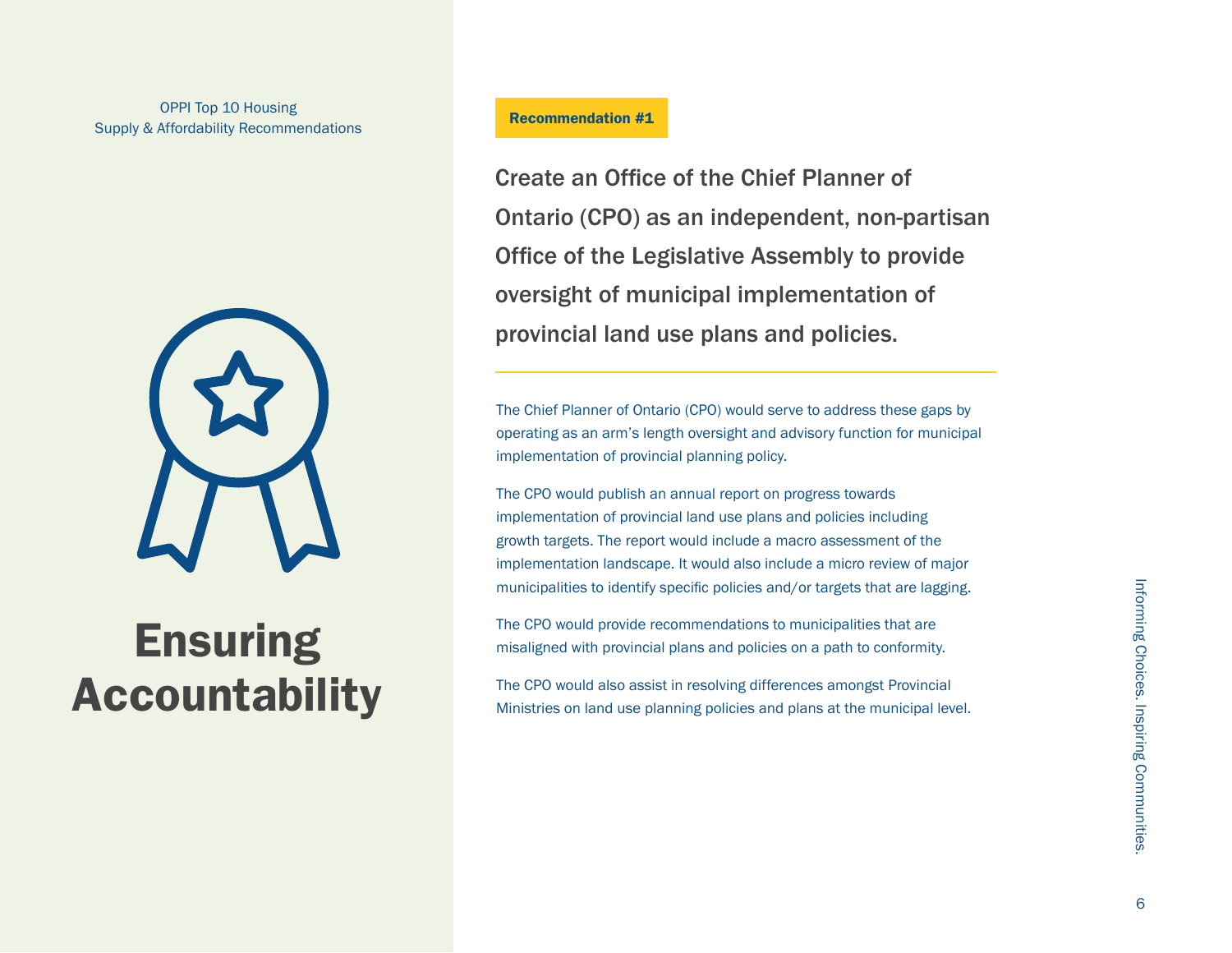

## **Streamlining** Approvals

## Recommendation #2

Encourage Community Planning Permit Systems (CPPS) in Strategic Growth Areas by providing implementation funding to municipalities.

A CPPS is an existing *Planning Act* tool that combines Zoning By-Law Amendment, Site Plan and Minor Variance into a single streamlined application and approval process. Once implemented the process can significantly speed up the approval process, but there has been limited uptake in Ontario.

The Province should encourage use of a CPPS in Strategic Growth Areas as set out in the Growth Plan for the Greater Golden Horseshoe (i.e., Urban Growth Centres, Major Transit Station Areas, intensification corridors).

As an incentive to drive uptake, the Province should provide full implementation funding to municipalities that choose to implement a CPPS through the proposed Planning Modernization Fund.

Provincial standards should be set for a CPPS that include alignment of height and density with the Official Plan.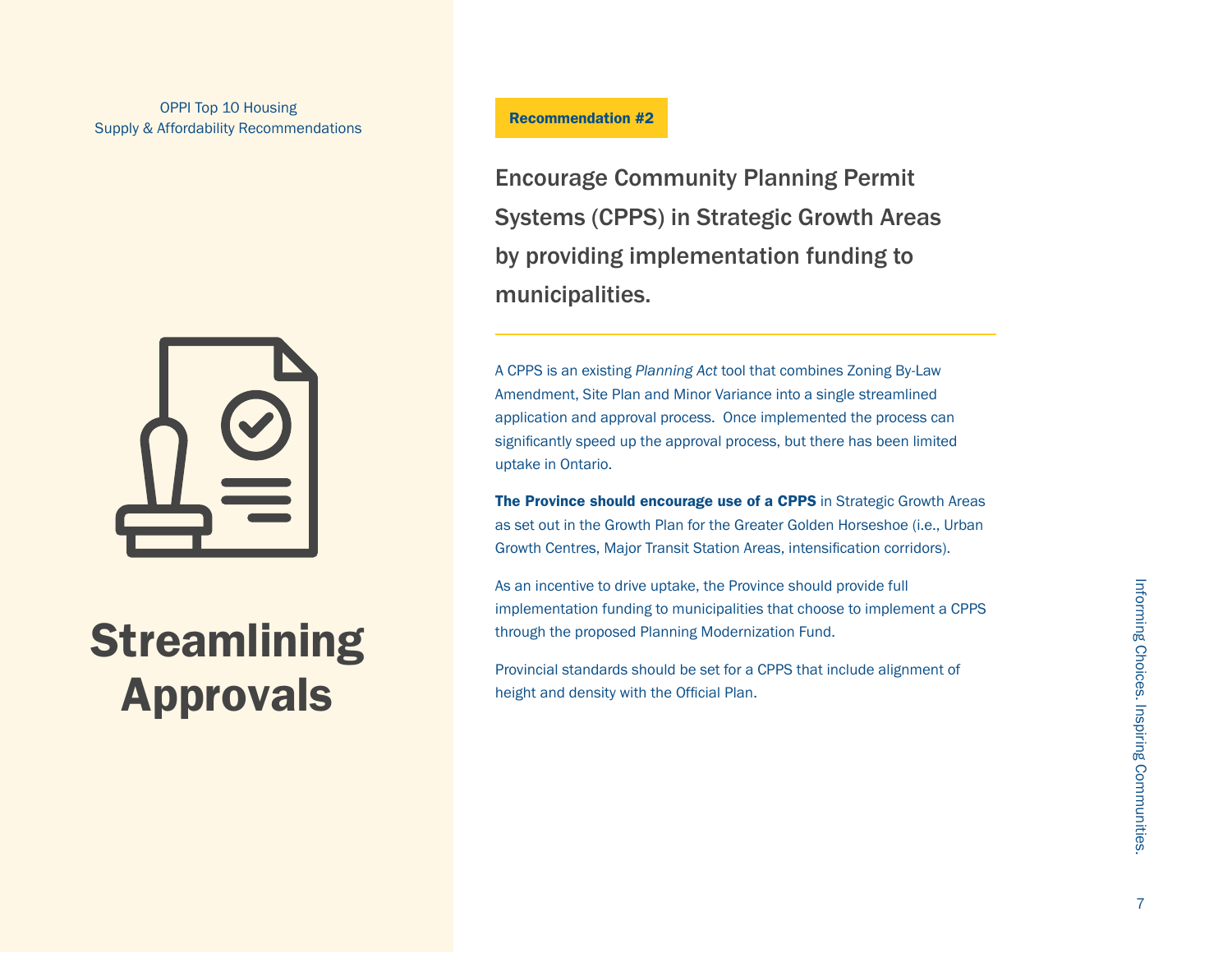

## **Streamlining** Approvals

### Recommendation #3

Enhance delegation framework for technical planning implementation approvals.

The Province recently expanded the ability of municipal councils to delegate minor planning approvals. However, the **Province should go further and** provide heads of planning departments with the authority to approve certain minor applications. These delegated approvals could "bump up" to Council at its discretion.

This would speed up the approval process by authorizing expert planning staff to review and approve technical implementation aspects of housing projects instead of waiting for Council meetings and agenda time.

Delegation by elected Councils is a proven method to reduce approval timelines. A recent survey, conducted by OPPI, found that where delegations were in place, 63% of heads of planning departments reported a reduction in development approval timeline of 2-3 months and 11% reported a reduction of 4-5 months.

|                                        | <b>Draft Plan of Subdivisions</b>                            |
|----------------------------------------|--------------------------------------------------------------|
| <b>Approvals</b>                       | <b>Site Plan</b>                                             |
| that should be at<br>the discretion of | <b>Lifting of Holding Provisions</b><br>and Part Lot Control |
| heads of planning                      | Consents within the Built-Up Area                            |
| departments                            | <b>Validation Certificates</b>                               |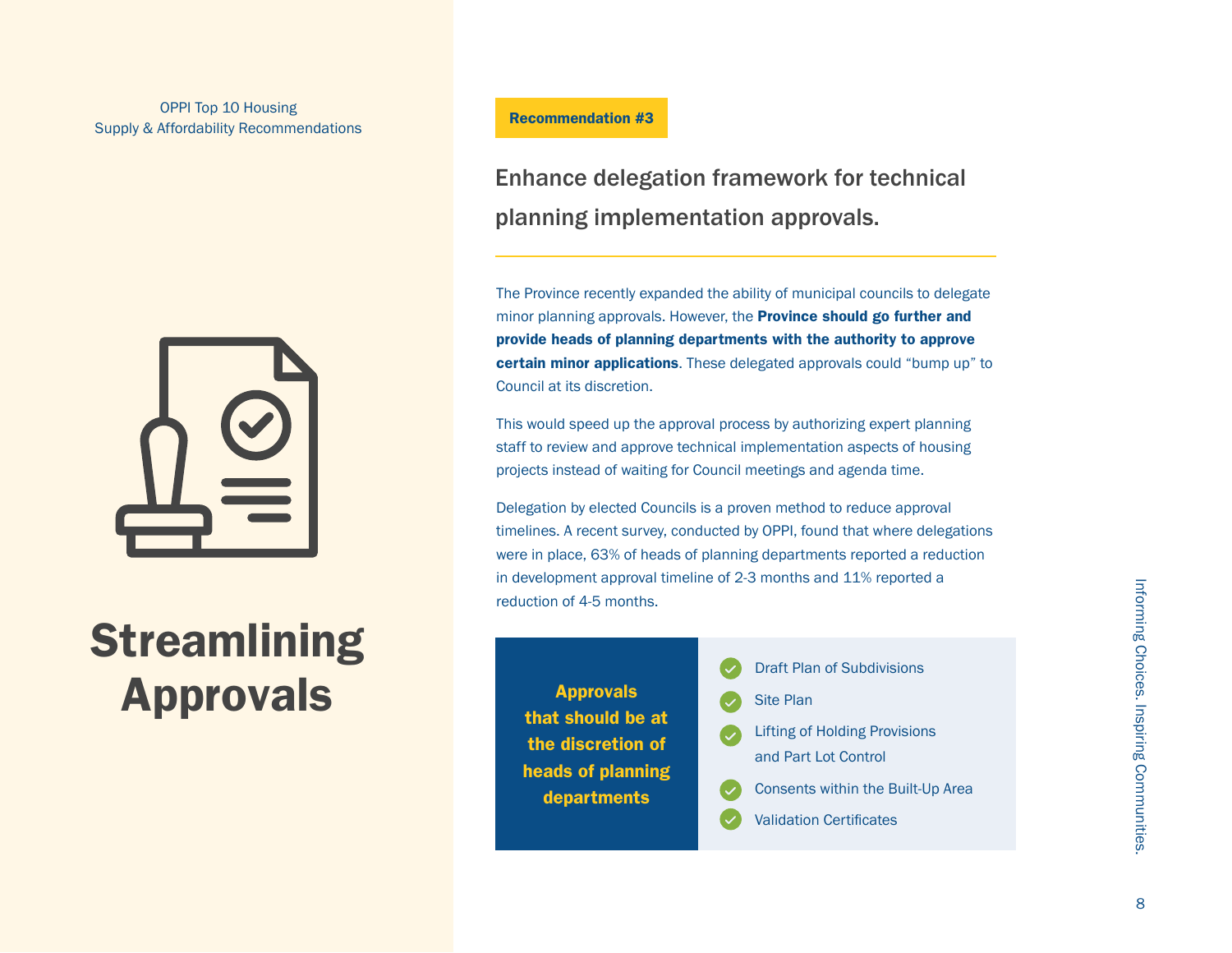

## **Streamlining** Approvals

## Recommendation #4

Require Registered Professional Planner (RPP) sign-off on Planning Justification Reports to indicate completeness of application prior to submission by a proponent.

Municipalities have consistently raised significant concerns with delays caused by poor quality and incomplete applications submitted by proponents.

Currently, proponents are required to prepare a Planning Justification Report for a major application including Official Plan Amendment, Zoning By-law Amendment, Draft Plan of Subdivision, and/or Site Plan under the *Planning Act*. This report provides necessary background, overview, and planning rationale for the submission.

To improve completeness of applications, the Province should require Planning Justification Reports be signed off by a Registered **Professional Planner (RPP)** prior to submission. The RPP would use professional judgement to attest to the completeness of the submission.

An upfront rigorous review by an RPP would serve to reduce unnecessary time going back and forth between the proponent and municipality to address missing aspects of the submission.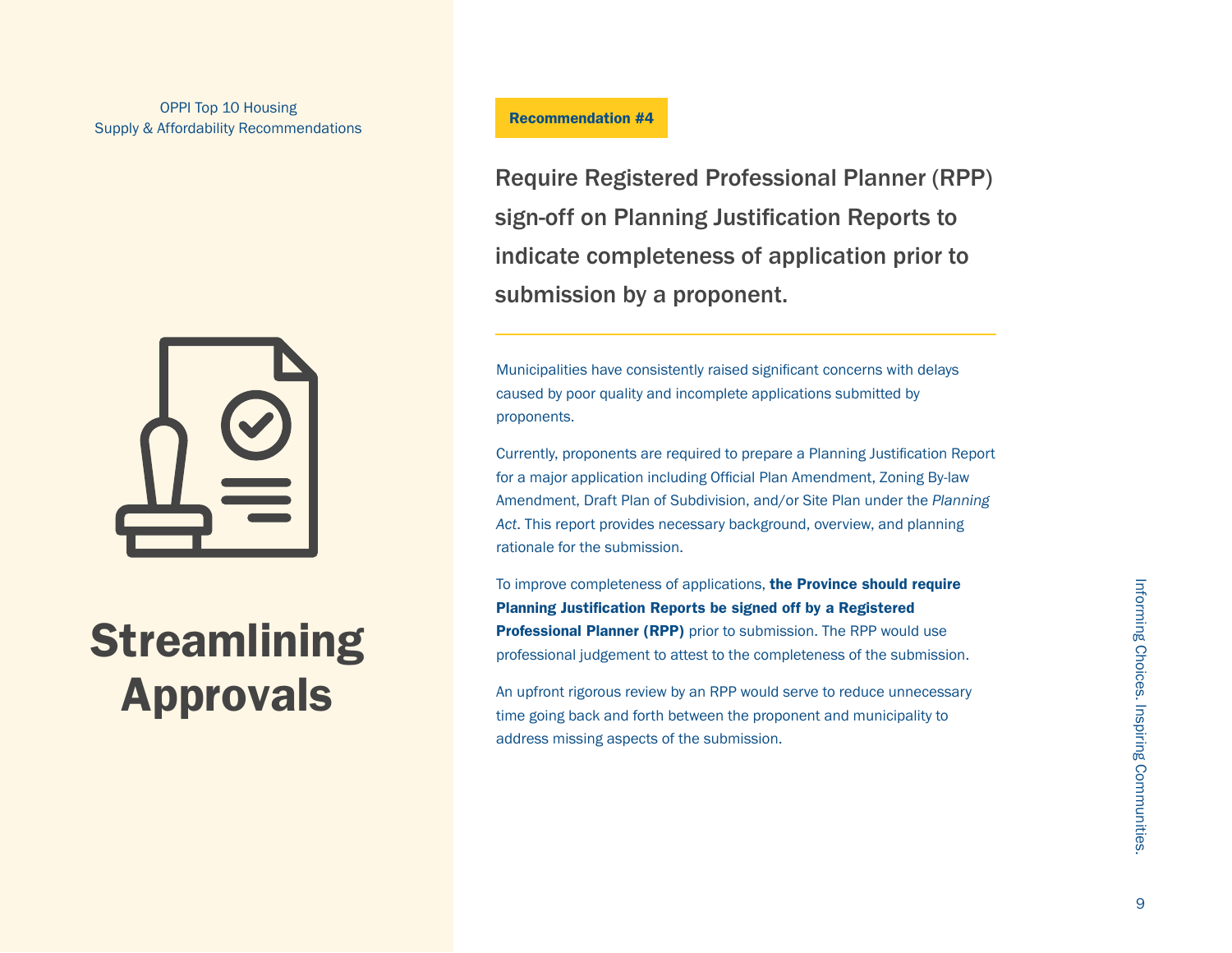# $\leftarrow$  0 -

## Building **Capacity**

### Recommendation #5

## Establish a Planning Modernization Fund to align outdated zoning with Official Plans.

Municipalities raise resourcing as the primary barrier to updating zoning after new Official Plans are approved. This "out-of-date" zoning necessitates Zoning By-Law Amendments which could add as many as 18 or more months to the approval process in some large municipalities.

The Province should create a Planning Modernization Fund that provides grants to municipal planning departments to obtain sufficient resources to update zoning and/or implement a CPPS to conform with new Official Plans. This can be funded by allocating 1% of Land Transfer Tax revenue to the program on an ongoing basis to support municipal planning capacity.

Funding for local planning by other orders of government is not a novel concept. Historically, the Government of Ontario has provided various planning grants including the Community Planning Service Grant (CPSG).

Ontario recently announced a Streamline Development Approval Fund to accelerate processes for managing and approving housing applications. This fund could likely be used to update zoning or implement a CPPS. However, competitive demands on this fund would still necessitate a dedicated fund to ensure sufficient resources are allocated for these initiatives.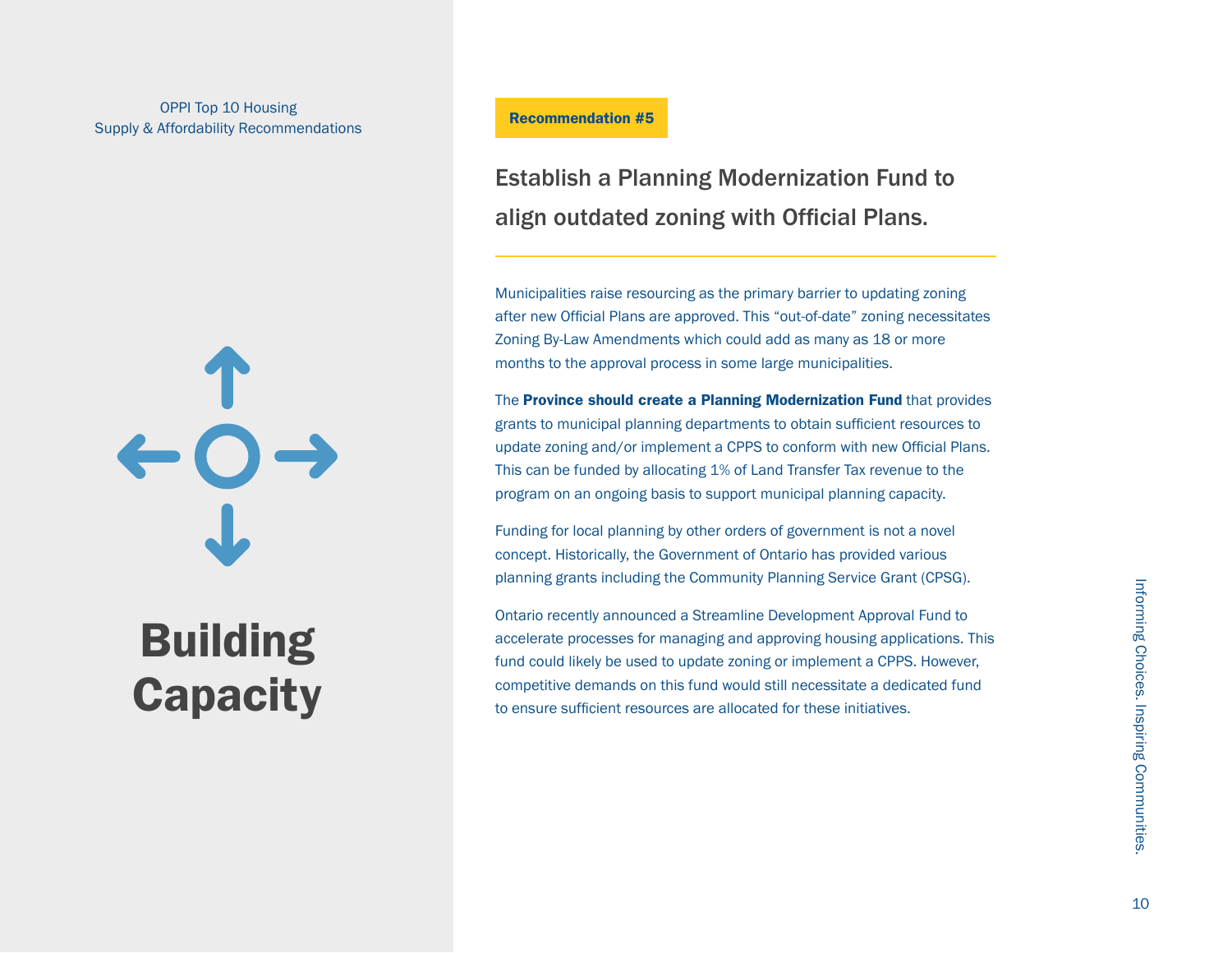## OPPI Top 10 Housing Supply & Affordability Recommendations

# $O \rightarrow$

## Building **Capacity**

## Recommendation #6

Align provincial infrastructure funding and financing programs with the Growth Plan for the Greater Golden Horseshoe to ensure provincial support is targeted towards essential servicing for new housing developments.

Servicing costs continue to be a significant impediment to making greenfield lands available for housing development as well as realizing intensification in areas of antiquated infrastructure. Limitations to municipal debt capacity pose challenges that often impede adequate and timely servicing.

Without adequate resources for key infrastructure, streamlining zoning and the application process will have little impact on housing supply.

The Province should review all existing municipal infrastructure funding and financing programs and seek to **prioritize support towards gaps in** servicing for new housing developments. This, in effect, would align existing water, wastewater and other provincial funding for municipal infrastructure with growth planning.

In addition, the Province should also review Ontario's Long-Term Infrastructure Plan (LTIP) and align investments in provincially-owned assets such as schools, hospitals, and transit to municipal growth plans.

Private-public partnership to ensure access to reliable broadband should also be explored to ensure new housing development has appropriate connectivity in the new age of telecommuting.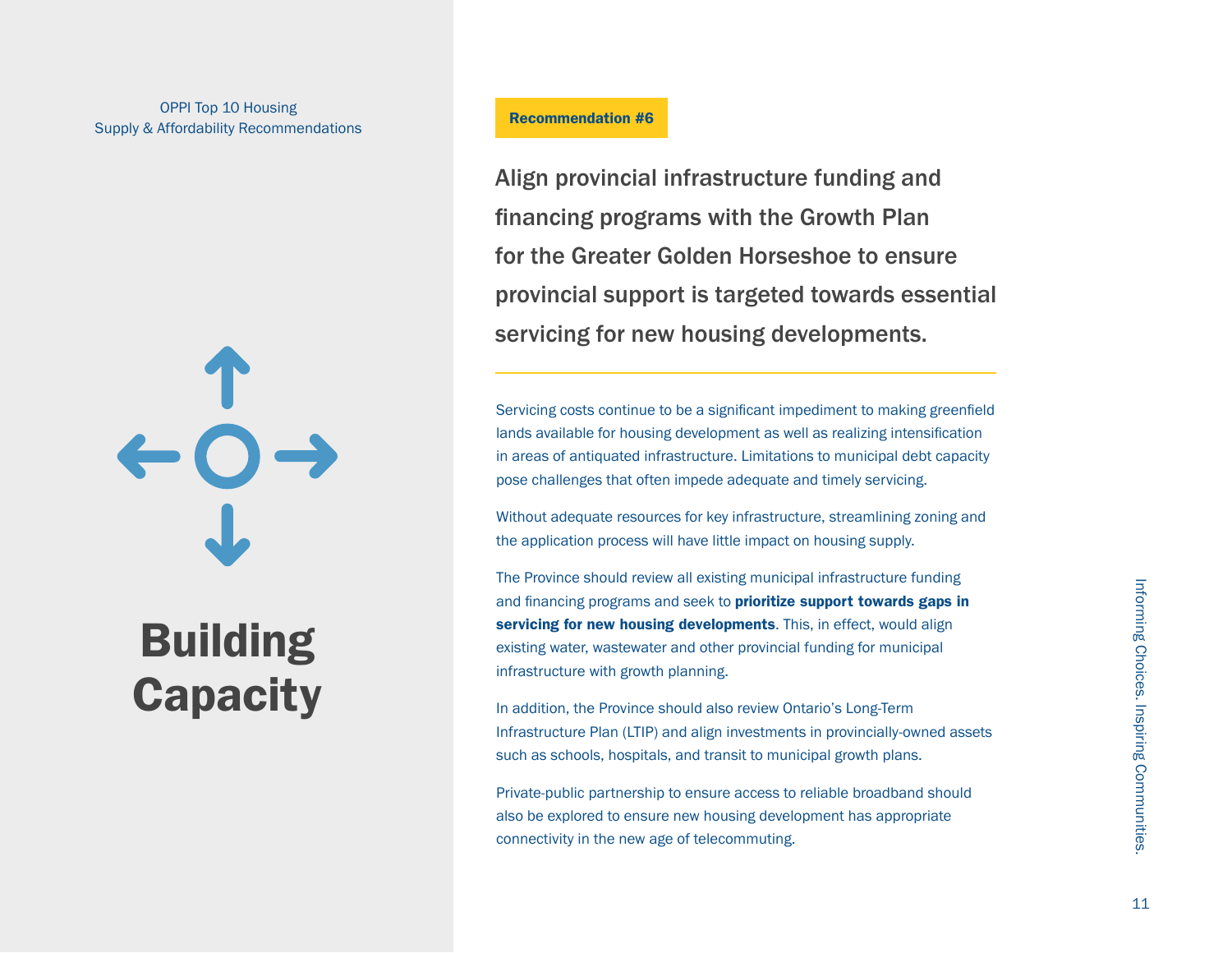## OPPI Top 10 Housing Supply & Affordability Recommendations



## Promoting Innovation

## Recommendation #7

Lead the development of a single data standard for planning and development applications in collaboration with municipalities and industry.

Some municipalities have moved towards e-permitting; however, platforms are siloed, fragmented, and do not take into consideration the multiple government agencies that may need to be consulted.

There are no clear and consistent data standards or guidelines across these various commenting and approval agencies. The outcome is a complex array of multi-layered processes that add time and cost to the approval of housing projects.

The Province should lead a data standardization initiative in partnership with relevant stakeholders. Approaches could include supporting existing initiatives or conducting a joint procurement with the Association of Municipalities of Ontario (AMO). Key principles should include avoiding vendor lock-in and open standards.

This can build on recent successes in the building permit space where AMO collaborated with the Municipal Property Assessment Corporation (MPAC), a provincial agency, to procure Cloudpermit as an approved e-permitting platform for building permits in Ontario.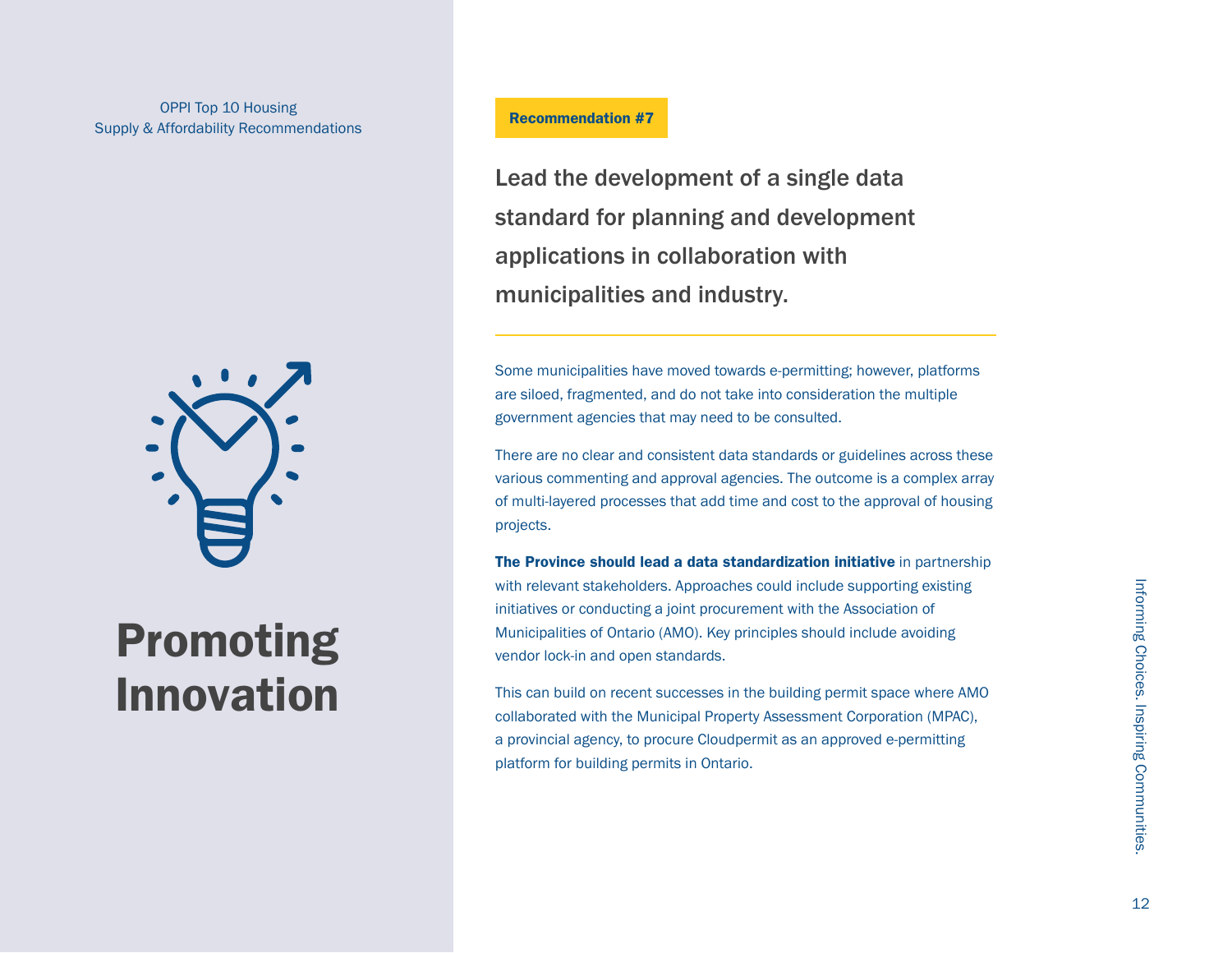

## **Driving** Affordability

## Recommendation #8

## Drive more affordable units into the mix of new housing supply.

A comprehensive housing strategy should include a suite of policies that create incentives for affordable housing units within the mix of new supply. These could include:

- An as-of-right framework developed in partnership with the municipal sector to unlock affordable infill development on existing apartment sites.
- Allowing municipalities to provide density bonusing in exchange for affordability requirements, including as part of inclusionary zoning by-laws.
- Requirement for municipalities to have a separate queue for processing affordable housing applications to expedite approval.
- Financial incentives such as provincial rebates for Development Charges and HST for affordable housing projects.

The approach should also **drive specific design features** within new affordable housing units, including:

- An appropriate mix of unit sizes that align with the nature of households, and in locations with access to local transit options.
- Net zero heating and cooling, environmentally friendly elements, and higher quality materials.

Private-public partnerships could be pursued to achieve some of these objectives.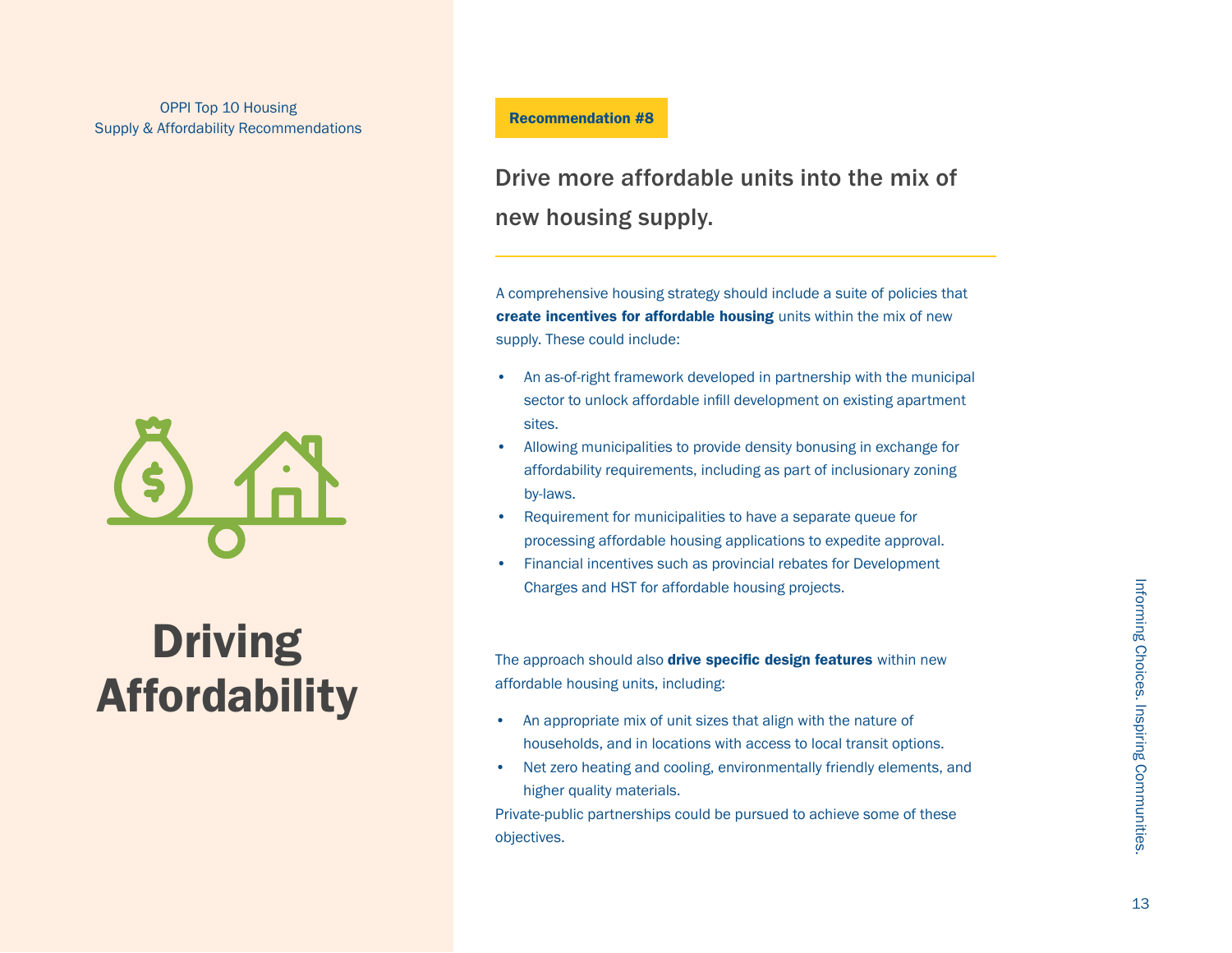## OPPI Top 10 Housing Supply & Affordability Recommendations



## **Driving** Affordability

## Recommendation #9

Promote innovative approaches and provide capital funding for rehabilitation of existing social housing stock.

Municipalities continue to struggle with maintaining existing social housing stock in a state of good repair. There are stories of social housing units being decommissioned due to health and safety concerns at a time when we face significant shortages and long waitlists.

#### The Province should create a Social Housing Centre of Excellence

aimed at developing and sharing innovative solutions to address the deferred maintenance crisis in Ontario's existing social housing stock.

The Centre can share best practices and provide templates and training on successful approaches, such as ones used in the Regent Park, Lawrence Heights, or Alexandra Park Revitalization projects.

The Province should also provide dedicated and ongoing rehabilitation funding to social housing providers. One approach could be to dedicate 25% of Land Transfer Tax revenue towards the initiative.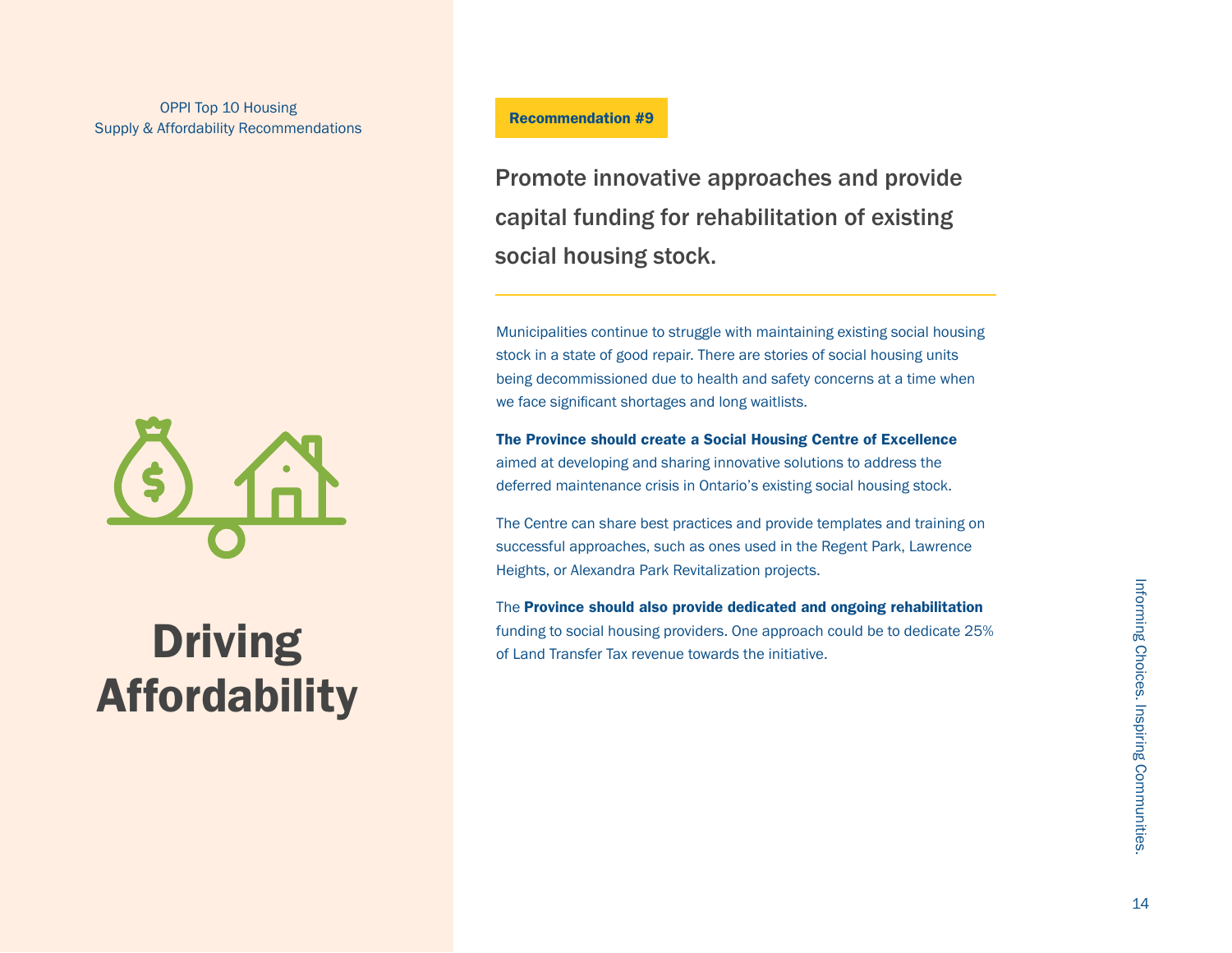## OPPI Top 10 Housing<br>
Management of the Commendation #10 Supply & Affordability Recommendations



## Providing **Stability**

Provide provincial policy stability in land use planning once upcoming changes are in place.

Frequent provincial reviews and changes to plans and policies serve as a barrier to new housing development. Municipal capacity to adapt often lags changes to provincial plans.

For example, the Province amended the Growth Plan for the Greater Golden Horseshoe in 2017 and provided municipalities five years to come into conformity. However, the Province made further amendments in 2019 and then again in 2020 before municipalities had a chance to conform to the previous changes. This further delayed the process as many municipalities had to redo studies and planning work.

The Auditor General of Ontario noted in her December 2021 report that, "numerous changes in policies have created instability in the land use planning process".

Once the upcoming round of policy changes are in place, the Province should provide a period of policy stability to allow municipalities to adapt to the new regime.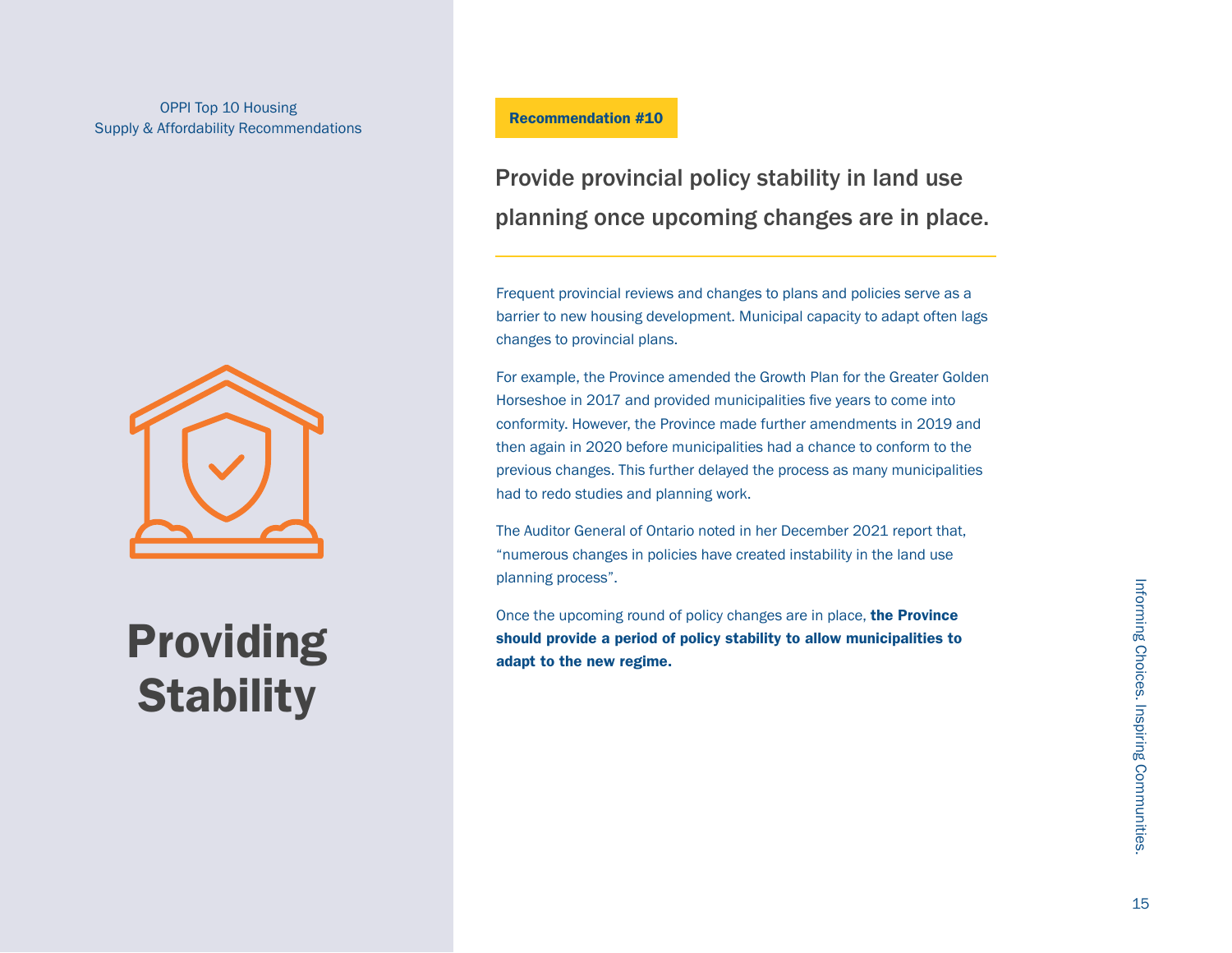## About OPPI



The Ontario Professional Planners Institute (OPPI) is the recognized voice of Ontario's planning profession with over 4,600 members working in government, private practice, universities, and not-for-profit agencies in the fields of urban and rural development, community design, environmental planning, transportation, health, social services, heritage conservation, housing, and economic development.

Our student members attend undergraduate and graduate planning programs at six accredited Ontario universities. Members must meet quality practice requirements and are accountable to OPPI and the public to practice ethically and to abide by a Professional Code of Practice. Only full OPPI members are authorized by the Ontario Professional Planners Institute Act, 1994, to use the title Registered Professional Planner (or RPP).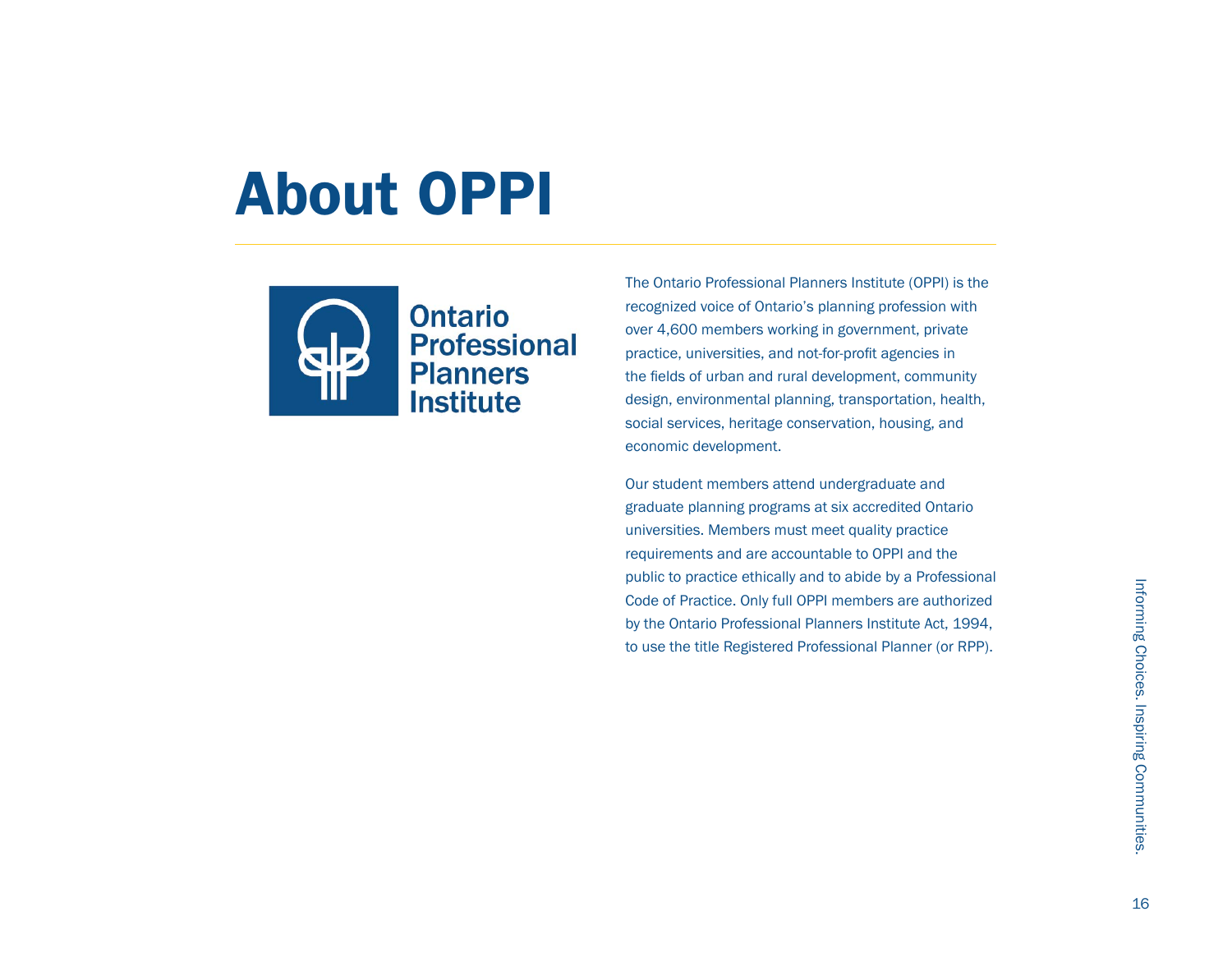## About the RPP Designation



Registered Professional Planners (RPPs) go through a rigorous process to obtain their designation through a third-party certification body (Professional Standards Board)<br>and are subject to the Professional Code of Practice with a complaints and disciplir and are subject to the Professional Code of Practice with a complaints and discipline process for professional negligence.

process for professional negligence.<br>Obtaining an RPP designation requires following the process:

#### Relevant Degree

#### Work Experience

Obtain an undergrad or graduate degree from a planning program accredited by the Professional Standards Board for the Planning Profession in Canada.

## Seek two years of work experience with a "sponsor" who validates the experience as acceptable professional planning experience.

#### Ethics Program

Secure 70% on an 8-module program on ethics and professional issues faced by planners.

#### Candidate Membership

Become a candidate member of a provincial planning association (i.e., OPPI).

#### Formal Mentorship

Seek a one-year mentorship with a current RPP to develop specific knowledge and competencies.

#### Professional Examination

Pass a final exam testing judgement and knowledge in three areas: public interest, professional responsibility and ethics.